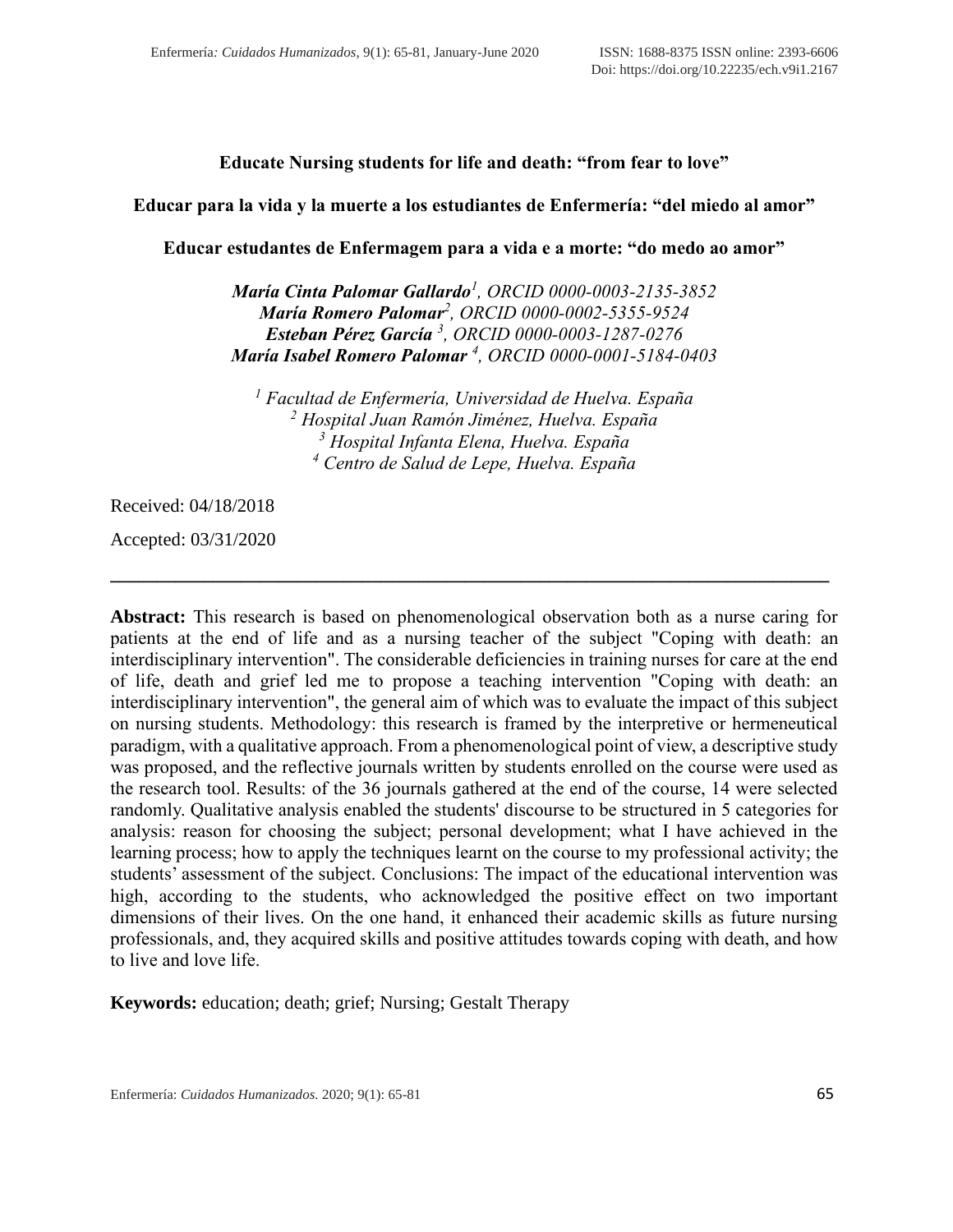**Resumen:** Esta investigación surge de la observación fenomenológica como enfermera asistencial cuidando a pacientes al final de la vida y como docente de enfermería en la asignatura "Afrontamiento de la muerte: intervención interdisciplinar". Existen grandes carencias sobre formación en los cuidados al final de la vida, la muerte y el duelo. Para cubrir esta necesidad de formación de los alumno/as realizo una propuesta de intervención docente en la asignatura "Afrontamiento de la muerte: intervención interdisciplinar", cuyo objetivo es evaluar el impacto que la propuesta educativa de la asignatura tiene sobre los estudiantes de Enfermería. Metodología: Esta investigación está enmarcada en el paradigma interpretativo o hermenéutico, de enfoque cualitativo. Desde una mirada fenomenológica, se plantea un estudio descriptivo y como instrumento de investigación se tomarán los diarios reflexivos de los alumnos/as, matriculados en la asignatura que eligieron la opción de asistencia a clase. Resultados: El número de diarios fueron 36, pero se seleccionaron de forma aleatoria 14. El análisis cualitativo ha permitido estructurar el discurso del alumnado en 5 categorías de análisis: Motivo de elección de la asignatura; Crecimiento personal; Logros en el proceso de aprendizaje; Aplicación profesional de las técnicas desarrolladas en la asignatura; Valoración de la asignatura por parte del alumno. Conclusiones: La intervención educativa de la asignatura, ha tenido un alto impacto en los alumnos/as, en dos dimensiones importantes para sus vidas. Por un lado, aumentando sus competencias académicas como futuros profesionales, y por otro adquiriendo habilidades y actitudes positivas sobre la muerte, para vivir y amar la vida.

### **Palabras Clave:** educación; muerte; duelo; Enfermería; Terapia Gestalt

**Resumo:** Esta pesquisa decorre da observação fenomenológica como enfermeira assistencial que cuida de pacientes no final da vida e professora de enfermagem na disciplina "Enfrentando a morte: intervenção interdisciplinar". Existem grandes deficiências no treinamento de cuidados no final da vida, morte e sofrimento. Para suprir essa necessidade de formação dos alunos, faço uma proposta de intervenção docente na disciplina "Lidando com a morte: intervenção interdisciplinar", cujo objetivo é avaliar o impacto que a proposta educacional da disciplina tem sobre os estudantes de enfermagem. Metodologia: Esta pesquisa está enquadrada no paradigma interpretativo ou hermenêutico, com abordagem qualitativa. Do ponto de vista fenomenológico, propõe-se um estudo descritivo e, como instrumento de pesquisa, serão realizados os diários reflexivos dos alunos, matriculados na disciplina que escolheram a opção de presença nas aulas. Resultados: o número de jornais foi 36, mas foram selecionados aleatoriamente 14. A análise qualitativa permitiu estruturar o discurso do aluno em 5 categorias de análise: Motivo da escolha do assunto; Crescimento pessoal; Realizações no processo de aprendizagem; Aplicação profissional das técnicas desenvolvidas no assunto; Avaliação do assunto pelo aluno. Conclusões: A intervenção educativa do sujeito teve um alto impacto sobre os alunos, em duas dimensões importantes para sua vida. Por um lado, aumentando suas habilidades acadêmicas como futuros profissionais e, por outro, adquirindo habilidades e atitudes positivas em relação à morte, para viver e amar a vida.

**Palavras-chave:** educação; morte; pesar; Enfermagem; Terapia Gestalt

Correspondence: María Cinta Palomar Gallardo, e-mail: **c**intapalomargallardo@gmail.com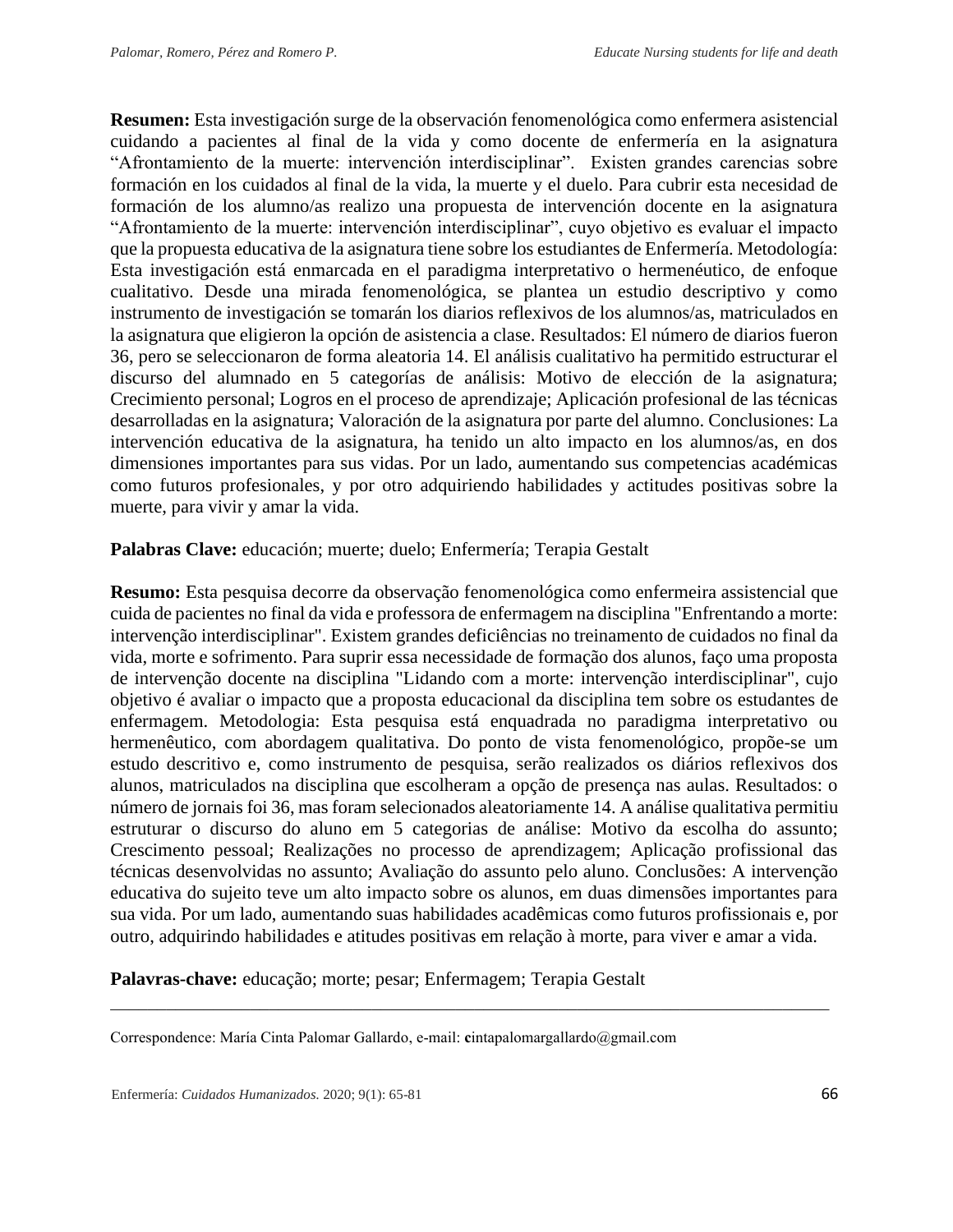### **Introduction**

This research is based on my extensive personal and professional experience. In 1990, I began working as a nurse in Internal Medicine hospital units, attending to patients with terminal pathologies (cancer, AIDS, pulmonary emphysema), and which included palliative care. Palliative care comprises full and active dedication to patients, their families and friends by an interdisciplinary team at a point in time when there is no longer any hope of a cure; its main objective is treatment, not for prolonging life but for ensuring the best possible quality of life for the patient and their family in their remaining days. Palliative care is dedication to the patient's physical, emotional, social and spiritual needs, to enhance the dignity and autonomy of the patient and the family; it includes assistance in the period of grief. Actions are not designed to prolong life or to accelerate death, but to be with the patient and apply specialist knowledge to fulfil the patient's needs (1,2,3,4). At the time, I was technically but not psychologically qualified to perform such care duties, and I had to confront the death of a patient and the grief felt by their family. This is what led me to seek support and the instruments that I needed as a nurse to accompany patients and their families at the end of life, at death and in grief.

In 2000, I joined the University of Huelva's Faculty of Nursing as a professor. From my new position as teacher, and based on all my experiences shared with patients and their families in the Internal Medicine hospital units, I presented an educational proposal for training future nursing professionals in palliative care (4). In 2001, palliative care began to be taught as an optional subject in the faculty (5,6,7), and was later added to the nursing degree study plan as compulsory.

In 2011, the Faculty of Nursing accepted my new proposal, "Coping with death, an interdisciplinary intervention". I believed it was necessary to increase the number of hours dedicated to instruction on end-of-life care, death and grief. This course gave me the opportunity to explore this topic more deeply with nursing students, so I chose this subject as a way to develop the research presented in this work.

As a teacher, my main concern has always been to ask myself:

*How can I make nursing students more aware that palliative care and care for end-of-life patients and the families' grief can contribute to their personal and professional development?* 

*How can I transform their fear and rejection of these patients into an outlook based on love and respect towards them and their families?* 

*How can I teach them that people who are going to die can teach us how to live?* 

*How can I communicate to my students that awareness of death also means being aware of life? It means to live life and to love life.*

Answers to all these questions came to me in workshops that I attended on psychotherapy techniques, and especially in systemic pedagogy (8,9) and the systems of psychology according to Bert Hellinger (10,11). On a personal and professional level, this education has provided me with a different way of thinking and enjoying the task of instructing students on end-of-life care, death and grief, based on gratitude and deep respect for life as it is, as I am, as are others and as my parents are (12).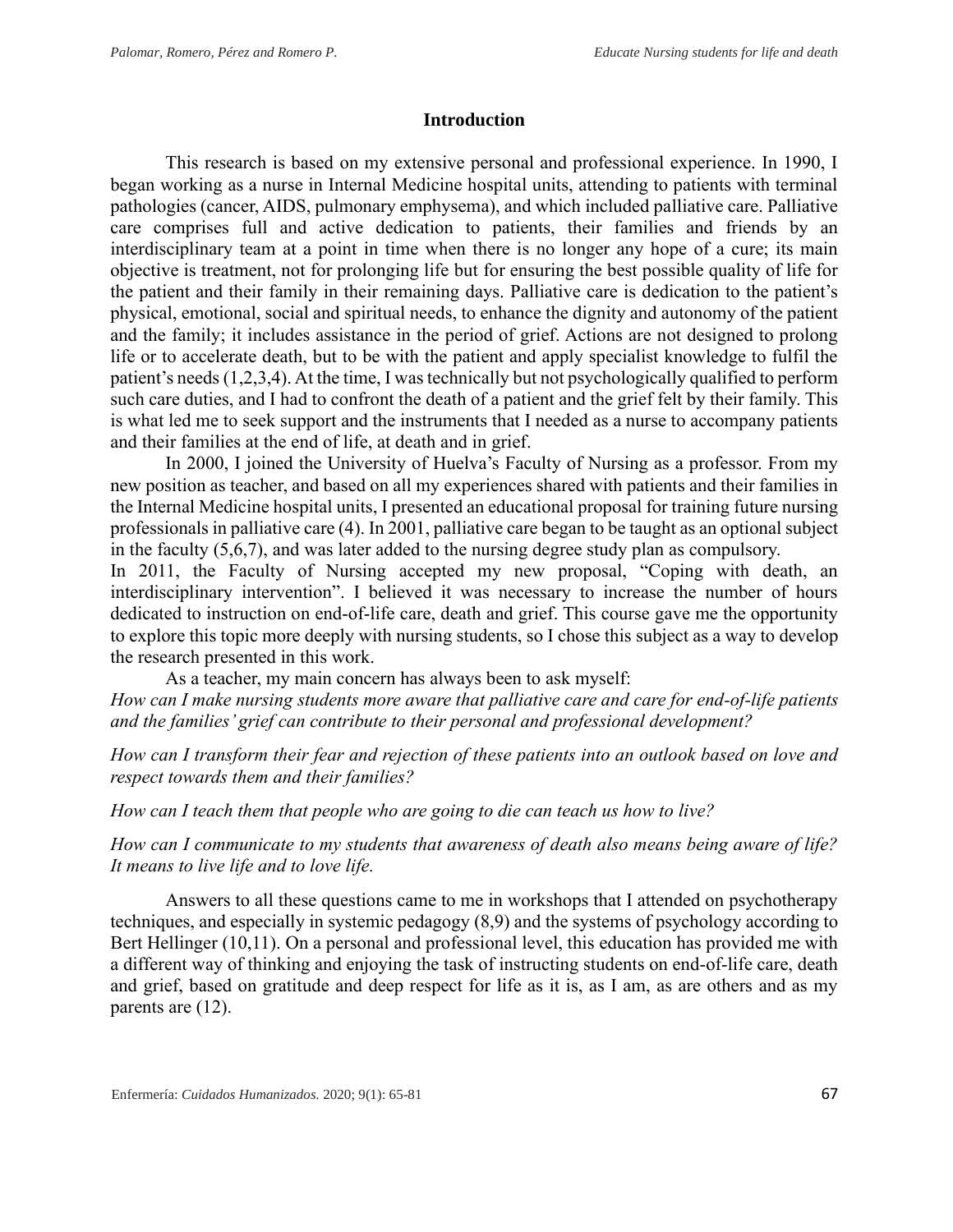Our attitudes and behavior towards death are culturally acquired. These customs have changed over time, as has the concept of death itself, from a natural and inevitable fact of life to becoming an enemy to be suppressed (3,14). When therapeutic resources have run their course, many nurses believe that *"nothing more can be done for these patients"* (15). The problem I perceive in these professionals is that they do not know what to do or say in these circumstances, they lack the tools and training to face the process of death and grief (15,16,17).

This research is based on phenomenological observation in the experiences of a nursing professional involved in caring for these patients, and as a teacher working with nursing students. Both aspects have considerable deficiencies in terms of training in end-of-life care, death and grief (18). To fill this gap in nursing students' training, I proposed a teaching intervention: "Coping with death: an interdisciplinary intervention".

## - General Aim:

To assess the impact of the educational proposal, "Coping with death: an interdisciplinary intervention" on nursing students.

- Specific Aims:

- To provide students with knowledge of end-of-life care, death and grief.
- To raise students' awareness of the importance of end-of-life care, death and grief for their personal and professional development.
- To change students' attitudes of rejection towards the process of death and grief in order to foster quality care.
- To help students overcome their fear of death.
- To encourage students to accept death as part of life, and foster a sense of gratitude for everything learnt throughout the process of the patient's death and grief.
- To encourage students to integrate into their life philosophy the idea that "helping a patient to die means learning to live" and that "awareness of death is to be more aware of life".

Future nursing professionals need to be able to overcome their fear of death, and be aware that the process of death forms part of life; they need to know how to be present, at the patient's side, looking them in the eyes fearlessly, with love and a deep sense of gratitude towards the patient, the patient's family and to life itself for all that this person has given and taught us during this process. Our understanding of palliative, systemic and Gestalt philosophy enables us to transform that perspective of fear of the patient dying to one of love and acceptance of the patient's process, and of acquiescence in that moment in time when the nurse is the patient's carer and companion, sharing with them that moment with respect and humility.

## **Methodology**

This research is framed by the interpretive or hermeneutic paradigm. The qualitative approach based on this paradigm provides us with a holistic perspective (24,25) that fits with traditionally accepted values in nursing (26,27,28).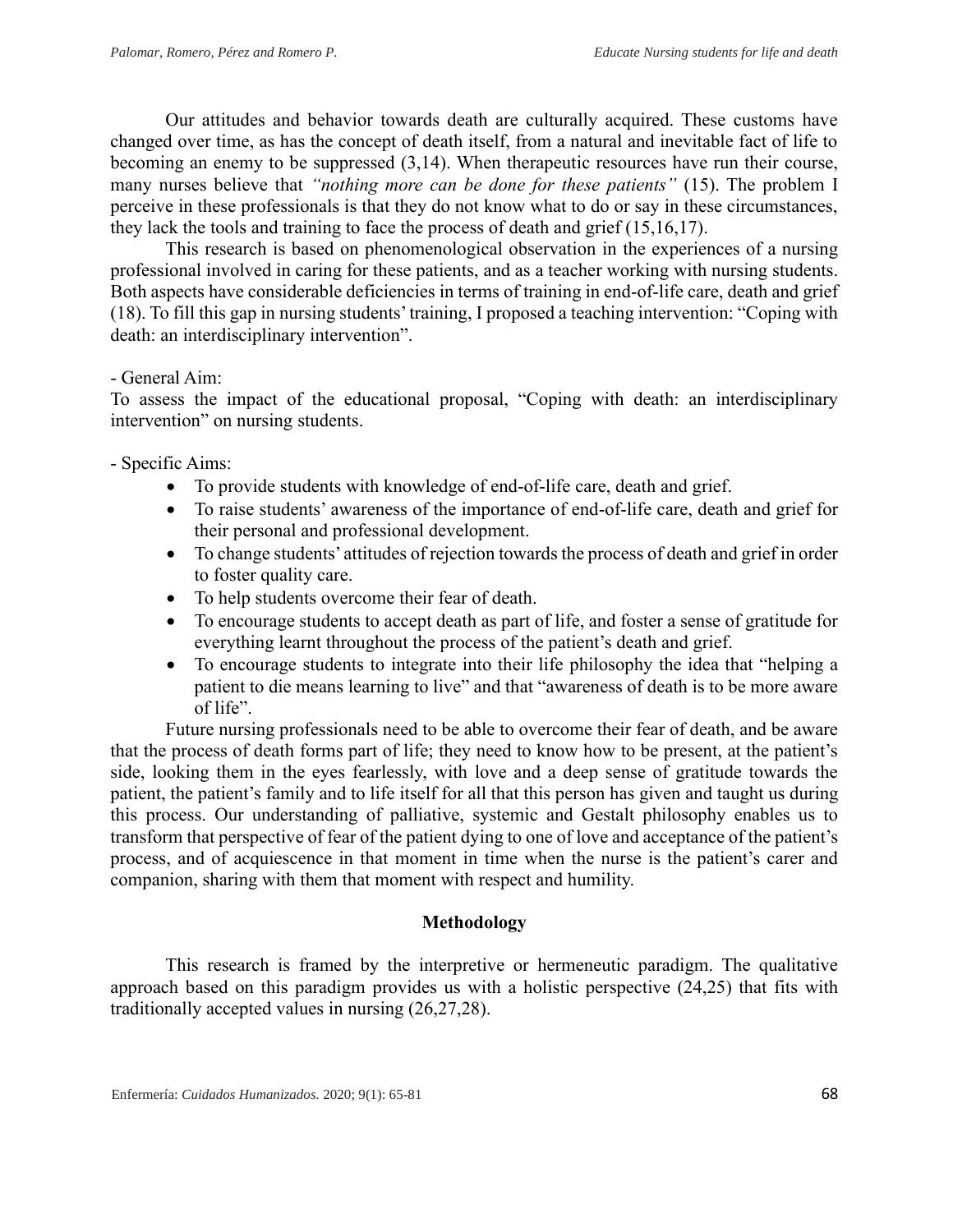The tool for the development of this qualitative approach was the reflective journals kept by the nursing students on the course. The study population was all the students attending the optional course "Coping with death: an interdisciplinary intervention", in academic year 2014- 2015, at the University of Huelva's Faculty of Nursing. A total of 36 students chose to attend the classes. The teaching intervention was explained to the students, whose consent was requested for the researchers to gather information from their personal journals.

The methodology used in the teaching of this subject consisted of a series of didactic activities and strategies. The conceptual basis of these activities was in humanistic psychology, specifically Gestalt and systemic psychotherapy. The tools for the workshops included systemic movements, drawing, the family genogram, music therapy, bioenergetics, dramatization and personal experiences. At the end of each session, the students would have 20 minutes to write up their journals, on their experiences and the class activities of that day. The aim of the reflective journal was for students to think about the teaching-learning experience and write freely about their perceptions of the experience, their feelings, emotions, thoughts, ideas, reactions and confrontations they may have encountered. This type of journal allows the student to achieve a degree of contemplation that facilitates transformative learning (29,30).

Phenomenology was the reference framework given that the theory and practice workshops focused on each student's individual experience. That is, the personal experience of those in the sample (students and teacher) was the common thread running through this qualitative research work whose aim was to assess the impact that the educational proposal had on the nursing students, in order to obtain results and draw conclusions.

#### **Results**

The number of reflective journals consulted was 36, 14 of which were selected at random for data saturation. The qualitative analysis enabled the students' discourse to be structured as 5 categories for analysis. The first category was "reason for choosing the subject"; the second, "personal development", recorded the evolution in the students' attitude towards the process of life and death; the third, "what I have achieved in the learning process", describes and examines the knowledge and skills acquired during the intervention; the fourth category was "how to apply the techniques learnt on the course to my professional activity", and the fifth, "the students' assessment of the course", presented opinions on the subject imparted and a self-assessment.

*Category 1. Reason for choosing the subject.* In this category, students described their interest in increasing their knowledge of the process of dying, and as a form of personal development.

*"...this is a second chance for me to take part in such interesting and stimulating classes that deal with coping with death, where we learn to live with it rather than just get through it"* (d14p3).

*Category 2. Personal development.* The information from the journals on personal development was structured in four sub-categories: self-esteem, identity, raising awareness and relations between participants.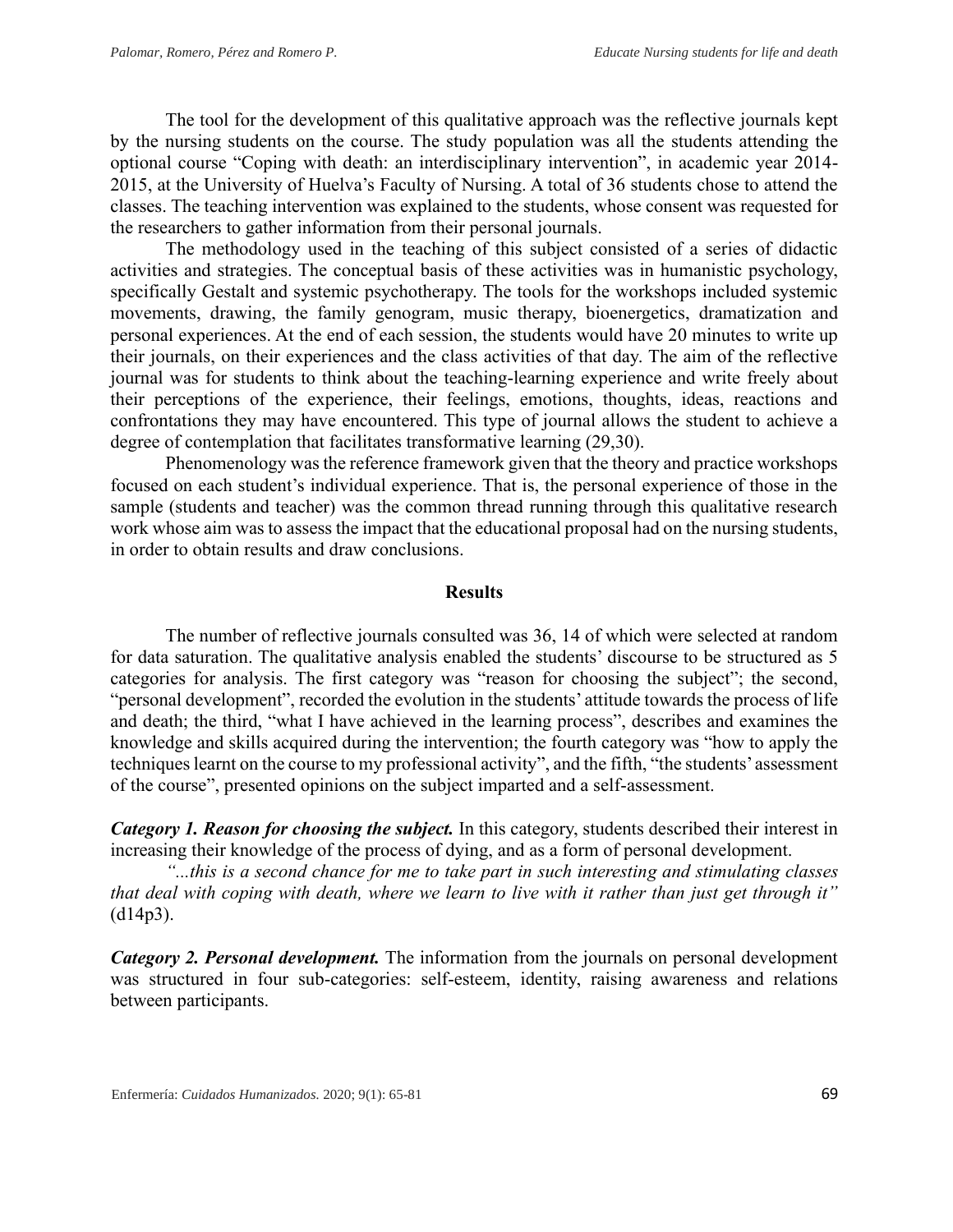*- Self-Esteem*. This sub-category gathered opinions expressed by the students on their sense of self-worth.

*"Listening to my course colleagues gave me a lot of strength, happiness, a sense of lust for life, to enjoy life, to enjoy being with the ones I love; it was an experience with a lot of beautiful sensations"* (d2p3).

*- Identity*. This sub-category related to the students' values, traditions, behaviors and beliefs, both as individuals and as a group.

*"Some of the words I picked up were* well-being, fun, peace, roots, happiness, freedom, love, hope, harmony, serenity, humility*, all things which are part of me and which make me feel alive"* (d14p9).

*- Raising awareness*. Content development and particular activities such as "life cycle" helped to raise students' awareness and develop personal skills.

*"In each activity, we were asked to imagine what had happened to us, or what would happen to us in the future, throughout our lives, so it was a productive activity that generated a lot of strong sensations"* (d30p6).

This activity also generated a sense of humility among the students. A journey through the different stages of their lives enabled them to understand the grandeur of life.

*"...on emerging into life, I realized that I had to get my head down and not fight against life but go with the flow of it"* (d29p2).

This act of humanity towards life was reinforced on many occasions during the course, such as in awareness of their roots. There were several highly emotive expressions, such as "*Mother Earth*", "*the place where we were born*", "*where we live*", "*it's something that is immense*". These expressions of love, connection and a deep respect for their roots were heard during the "Mother Earth" workshop. The opinions reflect that many of the participants were not from the city of Huelva but felt welcome and accepted in the city, even though they missed the place they came from, their roots and the sustenance it gave them.

*"…it is such a big thing, we are immersed in it day after day. Mother Earth, where we born, and where we live, is so immense that we are all submerged in it, our loved ones, all those who surround us"* (d30p4).

It was also observed how students were effectively facing up to life and death. In the former, students clearly and concisely manifested the idea that it lies within all of us to be successful in life.

*"I have it clear that we are all unique, 100%, and that we have within us all that we need to be successful in life"* (d6p4).

On acceptance of death as a natural part of life, students expressed some very moving opinions:

*"Now, the only thing that concerns me is to live life because death, as we know, forms part of life, and it comes to you when it's your time, but one thing I know is that when I arrive at that moment, I will have lived life, breathed and felt it, and I will know that I have lived life to the fullest in each moment"* (d16p5).

In terms of raising awareness of the family system, there are three aspects that require explanation. Firstly, there were expressions of fear regarding the family system, "*not being in*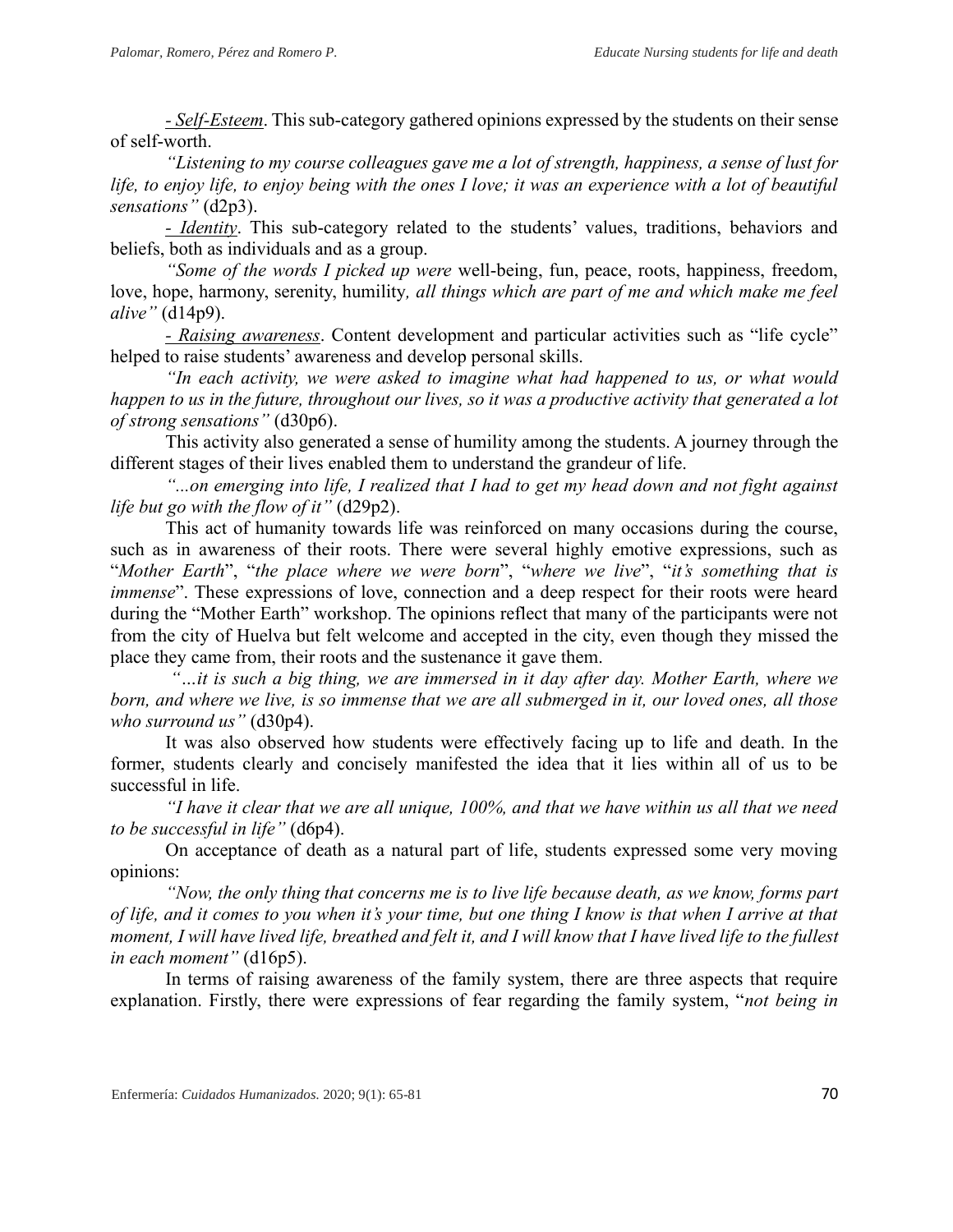*control*", "*something might change*", "*worries*" which, until they receded, the students were not fully aware of.

*"When I finished, I had become conscious of everything written on the card. Fear of change, of the changes in those around me, fear of not being in control of time, situations in constant change"* (d6p11-12)*.*

The second aspect is becoming aware of a problem in their relationships with their mothers in their family system: "*Not listening to their mothers*", situations resolved by talking with their Mums, "*both of us felt better for it*".

*"…talking with my mother, she got a lot of things off her chest with me… we talked about the things we have in common…I just hadn't realized because I didn't listen to her; after that, we both felt a lot better"* (d30p2).

The third aspect relates to how students felt "*disconnected from the family circle".* These aspects became apparent in the course work on "fears and the family system".

*"While my brothers and sisters are all close to my mother and support her, I have to do the same at a distance because I'm studying away from home, and this makes me feel a bit remote from the family circle"* (d14.p6).

There was also growing awareness of their parents as other than just their mothers or fathers, that they were part of the student's family system, but also members of other systems. *"It made me realize that our parents are not just my mother and father but other people's brothers and sisters, friends, children and grandchildren"* (d18p6)*.*

The students also expressed wonder at seeing the *"look of innocence"* in their parents in photos of them as children.

*"I felt quite emotional. I had never thought they had once been children too, and I could see how young and innocent they were"* (d14p7).

These expressions were gathered from the class in which students presented photos of their parents as children.

*- Relations between participants*. The evidence from the journals shows how the students were gratified to hear positive words from their colleagues. Three students expressed satisfaction at comments from their co-participants, which were gratefully received: "*I'll carry these feelings with me for the rest of my life*". These feelings of happiness and gratitude to colleagues for their kind words manifested in the "My House" activity, designed to promote good relations between participants.

*"This dynamic helped me to hear the kind words of my colleagues about me, especially as in the day-to-day routine we find little time to say such nice things, and I felt that these four years*  with them was all worth it, and I'll carry these feelings with me for the rest of my life" (d18p8).

There was also an expression of the sense of union among the group, with words of affection, sympathy and support:

*"The satisfaction of saying what I could never express before, reinforcing the idea that 'Yes I Can'…"…"I've said things I have been trying to say for a long time but never found the right moment"* (d4p8).

These expressions arose from the "My House" activity, which was aimed at strengthening ties within the group. It is a basic strategy to promote group cohesion and is essential for preparing students to tackle more delicate and serious content.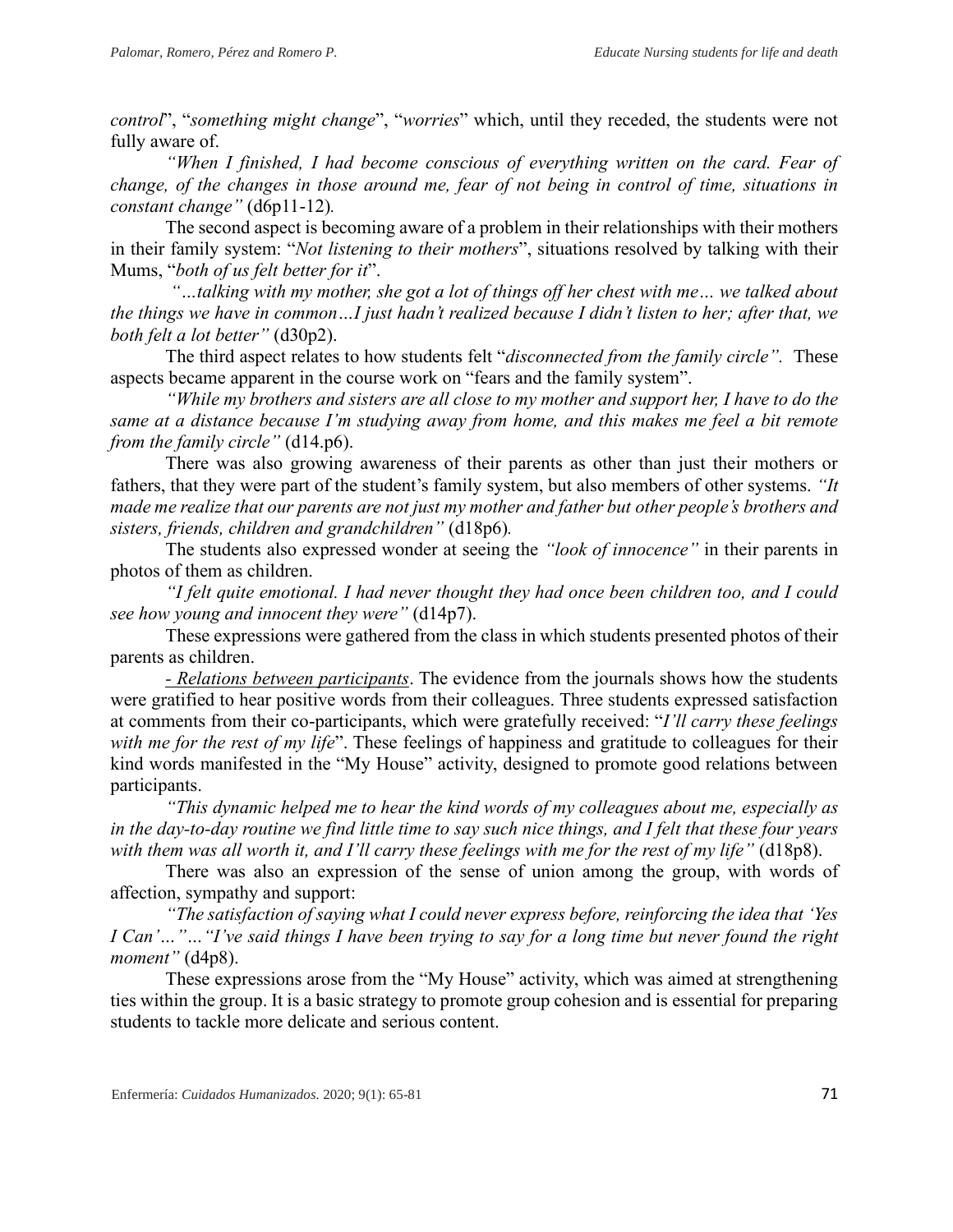The activity called "Healing Relationships" allowed students to put their relationships with others in order, yet contradictory sentiments were often expressed. On the one hand there was relief at mending fences:

*"Thanks to this work, I feel I have got something off my chest, and was able to fix a problem which, because it was never discussed, got worse and worse"* (d16p6).

On the other hand, feelings of liberation for having expressed pent up feelings were set alongside "indifference", and of a problem left unresolved:

*"…in the activity in which we put ourselves in the situation of others and try to see things from their point of view, I said things to my father, who I don't get on well with, but I noted that he didn't seem to care and felt uncomfortable with it all"* (d14p8).

This activity also showed how some students could successfully resolve their problems by facial gestures, body language, looks, and how others could not do so through such actions.

In the systemic approach, it is important in relationships that a balance between giving and receiving can be found in "the tunnel of affection".

Here the comments were contradictory. Some felt *"brilliant"* after receiving affection and hugs of gratitude from their colleagues:

*"It felt great when my colleagues showed me their affection when I passed through the tunnel"* (d16p3).

However, others found it difficult to receive hugs and affection from their colleagues:

"*It's difficult for me when they enter my vital space." "Like in life in general, I didn't feel comfortable with this. I am only affectionate with a few people and cold towards the rest, and I find it uncomfortable when someone steps into my space."* (d6p12).

These contrasting feelings appeared frequently in the development of this activity; there was resistance on the part of some students to accept the affection of their colleagues. This awkwardness has a systemic background, and touches on the loyalties to our system.

*Category 3. What I have achieved in the learning process.* Here, the sub-categories were: systemic knowledge; knowledge of life and death; skills; knowledge of grief; attitude; knowledge of mind-body therapy.

*- Systemic knowledge*. Here the students discussed and reflected on their knowledge of the systemic approach and the Commandments of Love:

*"All this made us stop and think about whether our environment really is a system and if it functions like a system or not. It is surprising what we discover and understand after this…"*  (d14p8).

*"The importance of balance between giving and receiving so that a relationship can be healthy"* (d29p1).

It is clear that the students acknowledge the importance of their place in their own system, and the balance between giving and receiving. This knowledge was acquired in the class on the theory of "Systemic Pedagogy" that developed this knowledge in a range of activities.

The students also expressed their understanding of the "Commandments of Care".

They reflected that each person has their own strength to face the different processes of life and by taking on the role of the other person in this process, we end up weakening them.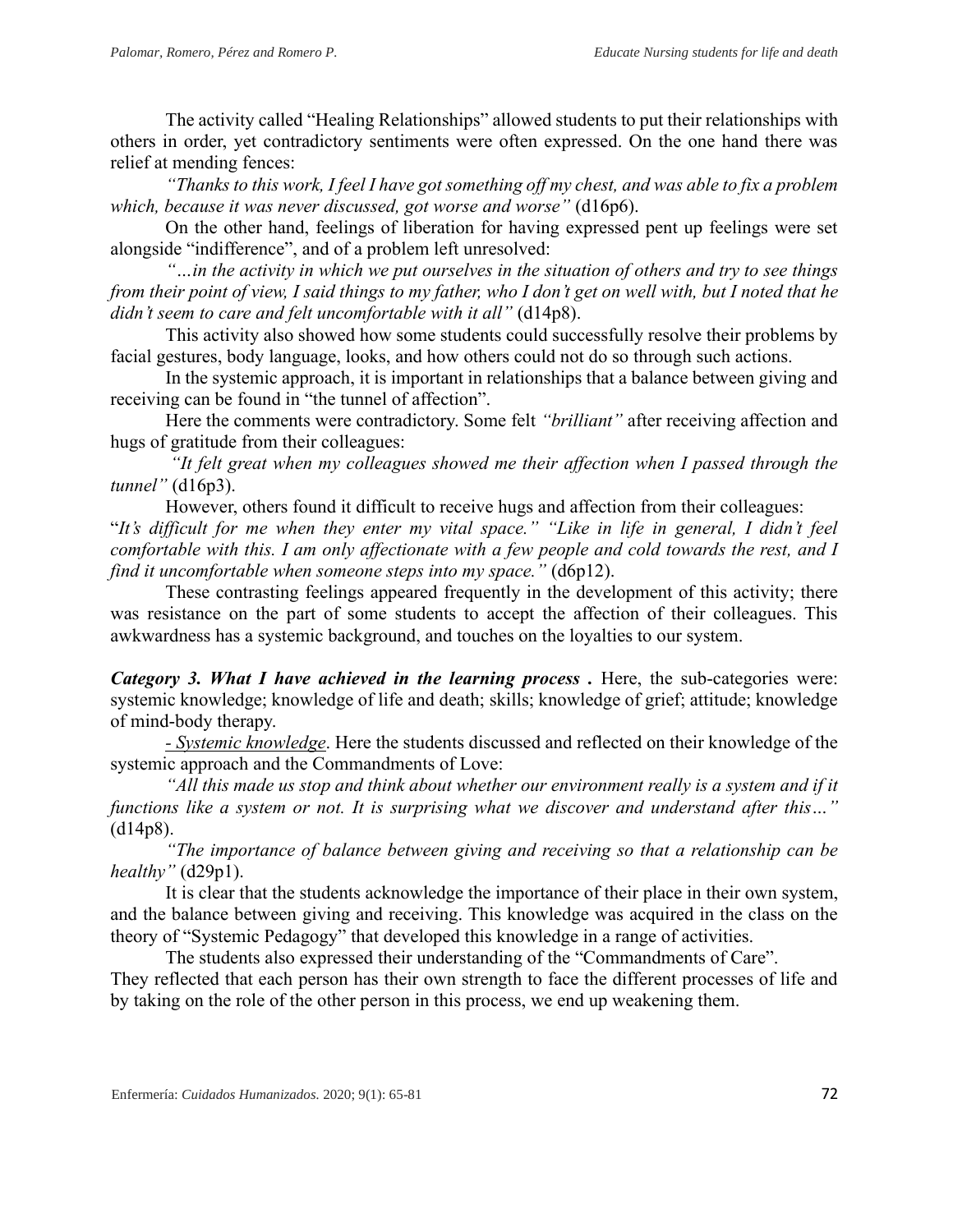*"... I have to work on this since if I take my father's place, for example, I diminish him, as if he was incapable of doing that role himself, and you end up creating a dependence"* (d16p4).

*- Knowledge of life and death*. Students' opinions on this subject were clear on how to face life without prejudging:

*"The class made us think, we become aware of the reality that surrounds us and how, once again, we see that death forms part of life, and that is how we must deal with it"* (d30p12).

Then there is the students' awareness of the difference between pain and suffering, themes that were treated in the theory classes.

*"Pain exists in the present, since we are protagonists of the present, the moment we live in, recalling the past and worrying about an uncertain future; we have no pain, only suffering, which is nothing other than toxic pain"* (d6p6).

Two important aspects emerged in this sub-category on the treatment of the patient as a person, an adult, giving them the chance to close affairs they have pending.

*"The need for a person who is dying to be treated as a person, with all their feelings and emotions. It's important to know how to listen and understand what they are going through, that they should not be treated with fear and they should be allowed to tie up loose ends, as well as helping them to remember all the good things of the past"* (d9p6).

It is important that the family is able to bid farewell to the patient with love, with an acceptance that the end of life has arrived.

*"Letting go of their loved ones, with beautiful memories, out of love. So, it is out of love that they should be able to let their loved ones go when their moment has come, and understand that their lives must now draw to a close"* (d18p10).

This sub-category also touched on knowledge of how we, as professionals, can approach the patient's individual spiritual needs, accompanying them and respecting the decisions they take at all times.

*"…it has opened my eyes, and it is possible to be close to the patients in their spiritual needs; they would like us to be close to them in the final days of their lives"* (d18p10).

The students also expressed their belief that each death is unique, and patients should be treated as such.

*"Each person is unique in the way they pass away"* (d4p2).

As a result of the knowledge acquired in this section, the students manifested the desire to live life from the perspective of living life to the full, with gratitude, with the realization that when their time comes, they will have lived life as they wanted to live it.

*"We must live life to the full so that when we reach the end of life we can look back and feel at peace with ourselves, giving thanks for the life we have had"* (d14p10).

Students' awareness of the importance of motivation in life, to give life meaning and to reach their goals manifested in various comments:

*"The motivation to keep on making life meaningful, and to continue pursuing our goals in life"* (d2p5).

Here, we see how the intervention has led to the evolution or change of perspective in the students in terms of their lives. In most of the classes given, reflection on the phrase *"to understand death is to understand life"* had a profound effect.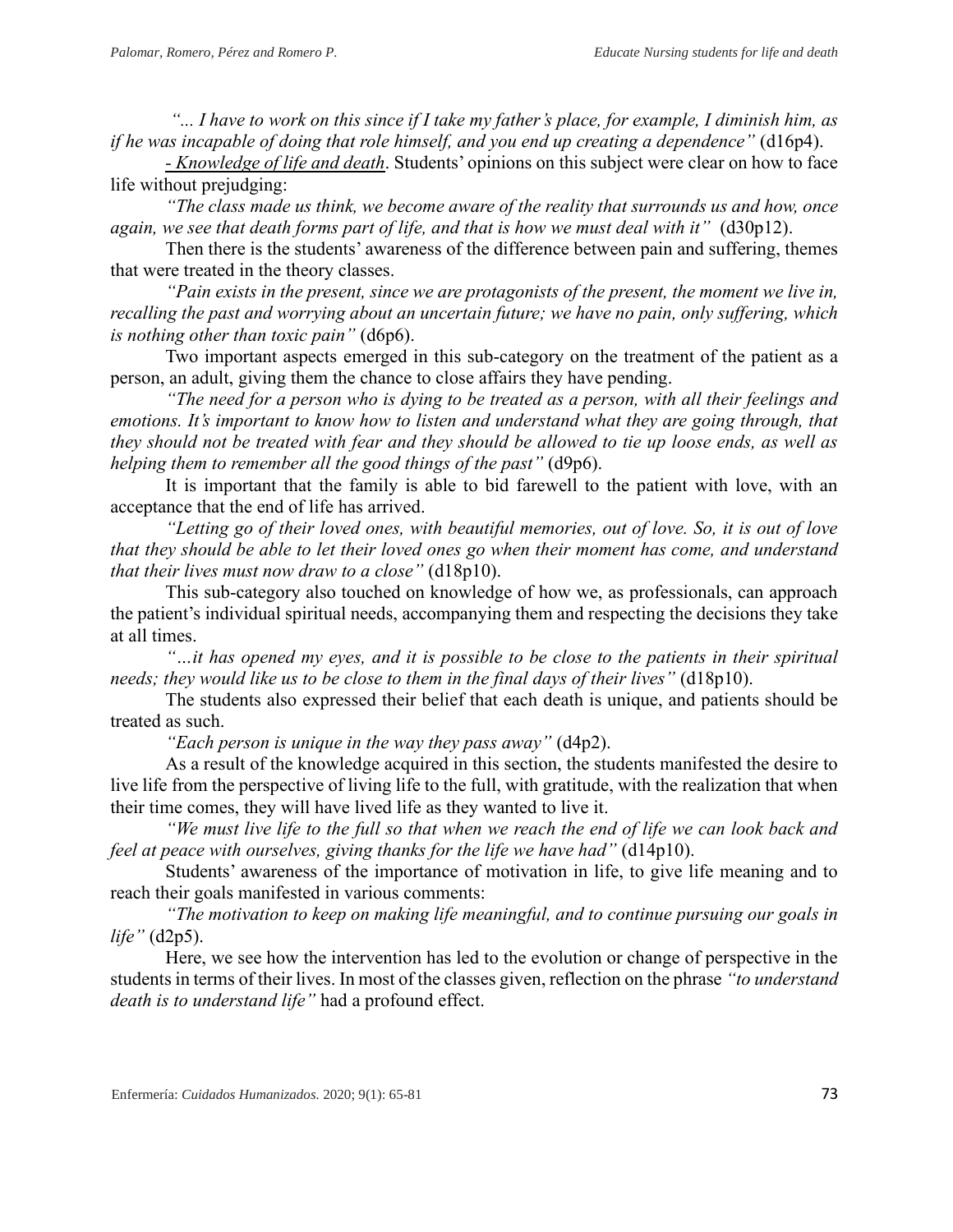*- Skills*. The students' comments reflected their satisfaction with the "Looking at the other person and knowing their feelings" activity.

*"It was surprising to see how in 90% of cases we correctly guessed the feelings of a colleague. In my case, I could feel how this one student, who stood out as one of the best, displayed feelings of fear"* (d14p7).

*- Knowledge of grief*. The students described the knowledge they acquired on the subject of grief.

*"We had a set of objectives that will help us deal with grief in the best way possible"*  (d30p14).

Other comments revealed how the students learnt to measure whether grief was ongoing or had been assimilated and resolved.

*"The comforting recollection is a feeling that helps us recover, and overcome our sense of guilt. It is the sign that our grief is resolved"* (d30p14-15).

Students also recorded how a loss is not only related to the death of a loved one but manifests in other forms that also lead to suffering a feeling of grief.

"*There are several types of loss" ... "We observed that not all loss centers on the death of a person. Grief can appear as something affective, physical, social and evolving"* (p30p14).

The work with students on the subject of grief also related to the process of grief in its various stages.

One student expressed joy and support for a colleague who was involved in this dynamic.

*"My colleague was grieving for her grandfather, and talked about all the things she would say to him if she could see him one more time, and afterwards she felt how much her grandfather loved her and how proud he was of her. It was emotional to see how my colleague was really overcome by all this; she really lived the process and threw herself into the dynamic; it was emotionally very strong"* (d18p12).

These actions fit with the theory of grief and the "working with grief" activity.

Other students expressed gratitude, and feelings of stronger self-esteem, of learning "to love yourself".

"*I'm grateful for all that I have learnt. It has made me stronger and has shown me how beautiful life is…the most important thing is to love yourself more than you have ever loved yourself before. Because to catch the rainbow, first you need to get through the rain"* (d29p4).

Other references to grief and personal development appear in students' writings on the importance of working on grief on a professional level, and acknowledging how this learning affects their personal lives.

*"It is important both professionally and personally to work on loss, since throughout our lives we can suffer a series of losses. And we need to come out of this stronger, and learn from loss to make us stronger"* (d16p6).

Another aspect is how a person matures on accepting that a relationship with a person is concluded on death, but recalling all the good times lived with them.

*"..this dynamic helped me because it was a relationship with one of my closest friends that I lost…a part of my life was lost but I remember only the good times we had together" (d18p8).*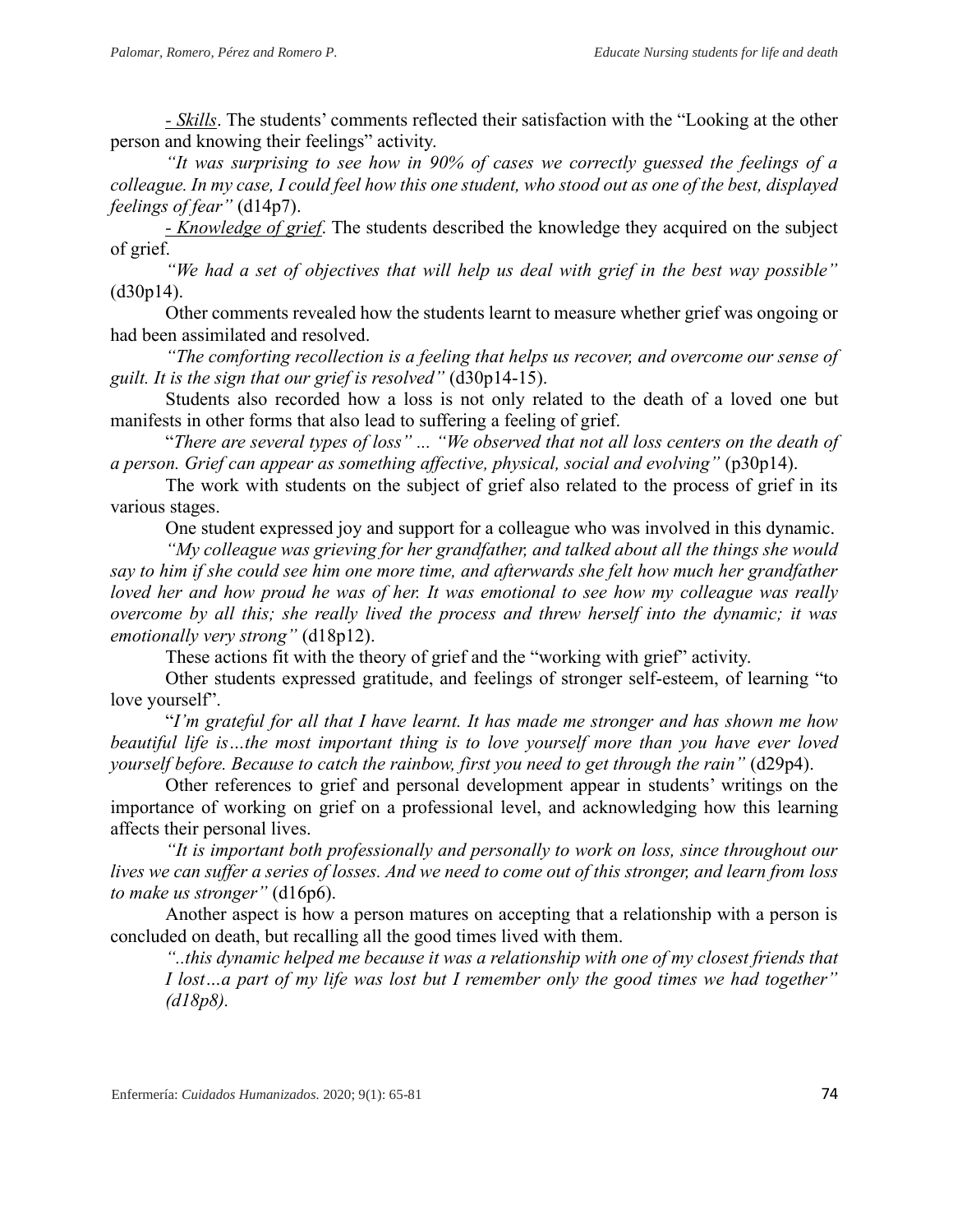*- Attitude*. In this sub-category, the students described feelings of profound gratitude towards their loved ones who had died, and great respect for all those who pass away. The mostwidely expressed feeling is one of love, pride and thankfulness for everything they received from them in life. These feelings were expressed in the "All Souls Day" activity.

*"We give thanks to our loved ones who have departed, with words of praise and feelings of pride for all they gave us in life…there is a place in our hearts for all those who have passed away"* (d18p5).

*- Knowledge of body-mind therapy*. This section deals with knowledge of bioenergy (mindbody therapy). Students understood the importance of this to release tension and to learn to listen to their bodies. It also made them aware of energy blockages, and recognition that there are times when *"something needs to be done"*.

"*Releasing tension and emotions, and listening to our bodies for a while…I could see my blockages that prevented me from expressing myself better, and it made me think about what I need to do"* (d14p3).

These comments refer to work performed in the bioenergy workshops. Another important aspect of mind-body therapy is the well-being that comes from a bioenergy massage.

*"It was amazing to feel the warmth of hands on my back. It releases all the pressure" (d29p1).* 

*Category 4. How to apply the techniques learnt on the course to my professional activity*. The information corresponding to this category is structured in four sub-categories.

*- Nurse's attitude towards death*. Here we observe how students express themselves deeply and in heartfelt terms during the theoretical classes on the "four tasks for life and death". Their comments come from the heart, not from rationale or the intellect, and express their personal satisfaction on feeling competent to be by the patient's side in their final days, both as people and professionals providing care.

"...*it has taught me to know what these beings of light want in the final days of their lives; and as a nurse how I propose to look them in the eyes and see them as strong, and look at them with love"* (d29p4).

*- The systemic approach in nursing care*. This sub-category deals with knowledge transfer in the systemic approach to nursing care, which acknowledges that behind the patient there is a family system and history to take into account. This section also examines the systemic approach, the commandments of love; the third order of love is to be in the place you are supposed to be.

"….*to appreciate it as it is forms part of their system, and we should know where we need to be at all times. Each adult has their own life story…a terminally ill patient"* (d6p21).

*- The value of empathy in nursing care.* The students expressed their understanding and appreciation of empathy as a fundamental value in nursing care, which was evident throughout the course.

*"Empathy is value that each health care professional, and especially nurses, must acquire from the beginning because it is a vital skill to have in our development as good professionals and as people"* (d30p10).

In their writing, the students showed an attitude of respect and support for, and recognition of, the patient.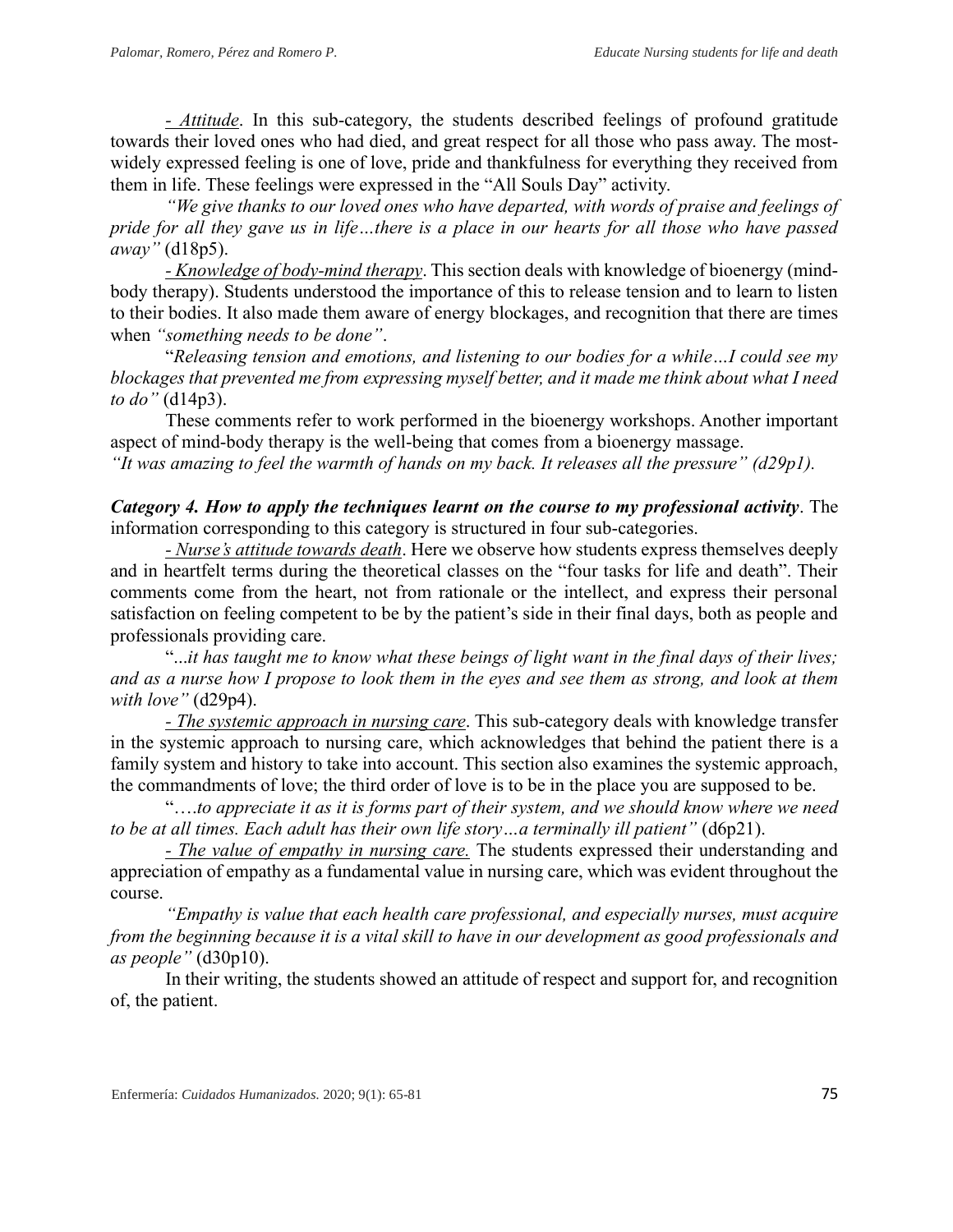*"As nurses, we must be at the patient's side, respect their decisions, support them, listen to them as they express their fears, the important things they want to say, and their pain, without judging them"* (d18p10).

These reflections seem to point to the theory of dying people's needs, and "putting our relationships in order", because this activity concluded with a debate on the idea that a person is not complete until they accept both their good and bad parts.

*- The health care professional, taking care of ourselves in order to care for others*. The students' journals reflect the work each one developed on personal growth in this particular area. One phrase that resonated in the class was "*taking care of ourselves first before taking care of others*", an idea that was reinforced in the bioenergy sessions. This technique emphasizes *"getting rid of the bad while holding on to the good"*, and instructs students to appreciate the good things that life has given them that day, and get rid of what they do not like.

*"... expel all those bad things that have invaded us, and keep hold of the good and the productive things in our day-to-day lives and in life in general; this helps us to encourage each other and gives us the strength to become better professionals in our work with our patients, in the hard times and not so hard times"* (d30p3).

*Category 5. The students' assessment of the course.* Here, the students expressed their satisfaction with the subject imparted. They recognized that the course provided them with knowledge and skills to become better people and nursing professionals. This awareness of their own value is the result of a process of growth and maturity during the intervention. They see they have acquired competences as nurses that will help them to confront the process of death and of their own lives.

*"Dealing with death is a feature of our profession, and is a definitive part of life. To be able to face up to it in the best way possible as a person and a professional, we need a set of essential competences that this teaching has given us. I have lived through this process and gone through hard times with it. This subject interests me a lot, and I want to continue working on it, not just to be a good nurse for the living, but a good nurse for the dying too"* (d14p15).

*"I think that this is such a beautiful subject, and so real. I am grateful that you showed us what you see as the need for us to know ourselves and our fears, and how we can be with people in the final days of their lives"* (d29p5).

## **Discussion**

This research is both novel and original, and we have found no references in the literature to enable us to compare our results with other similar studies. To summarize the findings based on the students' feelings as expressed in their journals, we can say that the course, "Coping with death; an interdisciplinary intervention", was positively received, and the participants acknowledge that it gave them greater self-confidence as people and professionals, and that they now possessed competences as nurses to be able to deal with the process of death and of their own lives. The students expressed the notion of wanting to live their lives because they were now more fully aware of life itself. They discovered that, as nurses, they now felt able to attend to the spiritual needs of the patients, and understood the personal change and evolution that they had undergone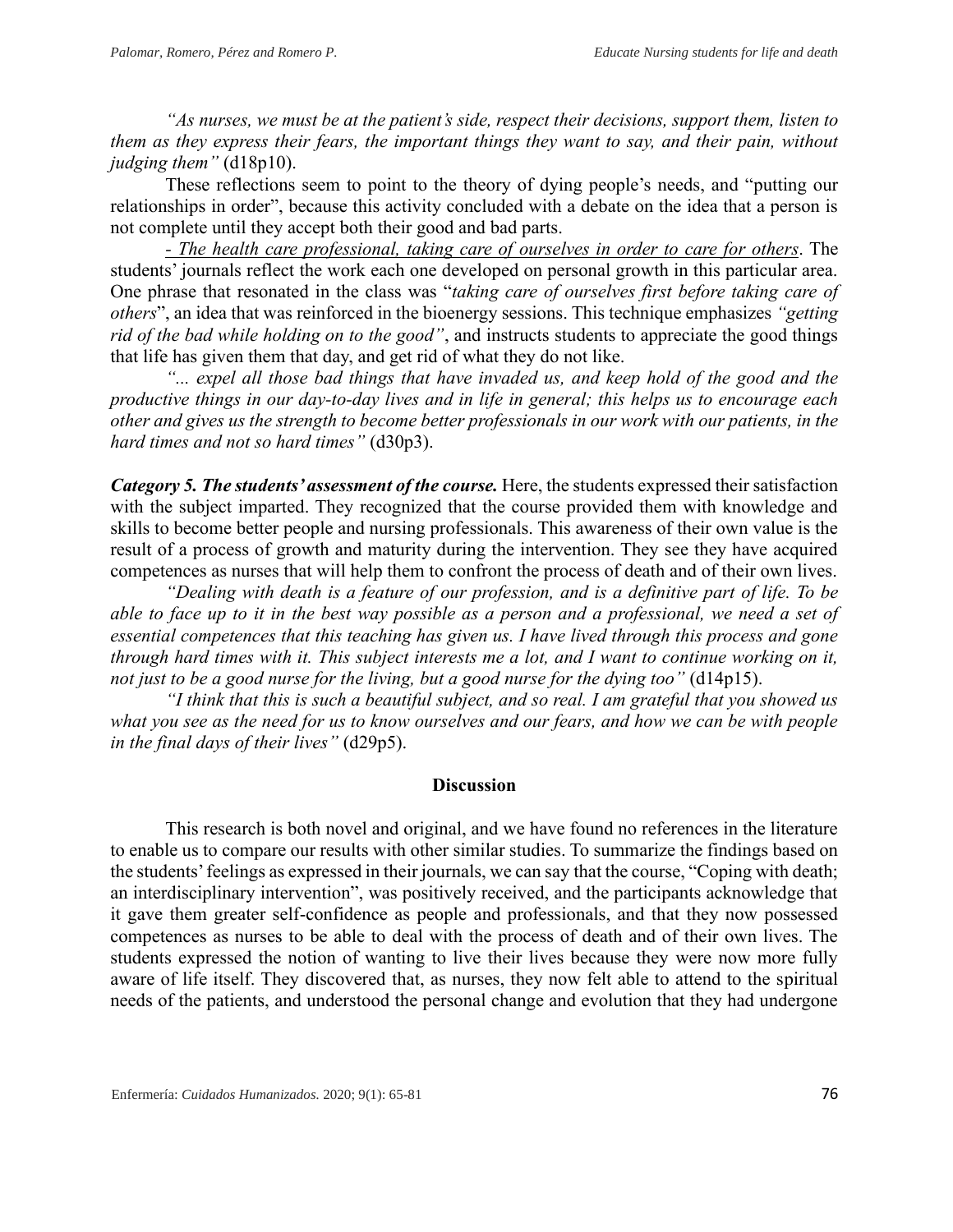during the course, as well as the strength it had given them to assume their responsibilities, and to respect their place within their own family system, to feel liberated and free.

**Future research proposals.** It is essential that more research is done on the use of the systemic and Gestalt approach in training for nursing students on end of life, death and grief:

- ⚫ Training of nursing students should incorporate humanistic psychology, in particular Gestalt and systemic psychotherapy.
- ⚫ Nursing students and professionals should be trained in a systematic approach that includes the Commandments of Love and the Commandments of Care in their daily nursing care work.

# **Conclusions**

This section deals with fulfilment of the specific aims of the teaching intervention and the general aim.

# *Specific aims***:**

-To make a theoretical and conceptual link between the philosophical principles of palliative care and the systemic approach.

The students were instructed on the two disciplines in the teaching-learning process.

-To impart knowledge of the systemic approach so that students can improve their nursing care skills to deal with end of life, death and grief.

The knowledge and skills acquired by the students during the intervention, which includes the systemic approach, helped them improve their nursing care skills for end of life, death and grief.

-To develop a positive change in attitude in the students towards the process of dying and grief. The intervention generated a positive change in students' attitude towards the process of dying and grief, and a more positive outlook on life.

-To train students in humanistic psychotherapy techniques to help them deal effectively with the process of dying and grief.

All the humanistic psychotherapy techniques used in the intervention to help students cope effectively with the process of dying and grief were essential to enabling them to reach this objective.

-To stimulate students' interest in the process of death and grief, and encourage their involvement in the systemic approach.

The intervention increased students' interest in the subject by developing the systemic approach in the teaching-learning process.

-To make students aware of the importance of how the process of terminal illness, death and grief is experienced, to enhance their personal and professional development.

During the intervention, the students became aware of the importance of accompanying the patient and experiencing this process with them, both for their personal and professional development.

-To show the students that it is important to learn the values of gratitude and admiration.

On the course, the students understood how gratitude and admiration were key nursing values to be acquired.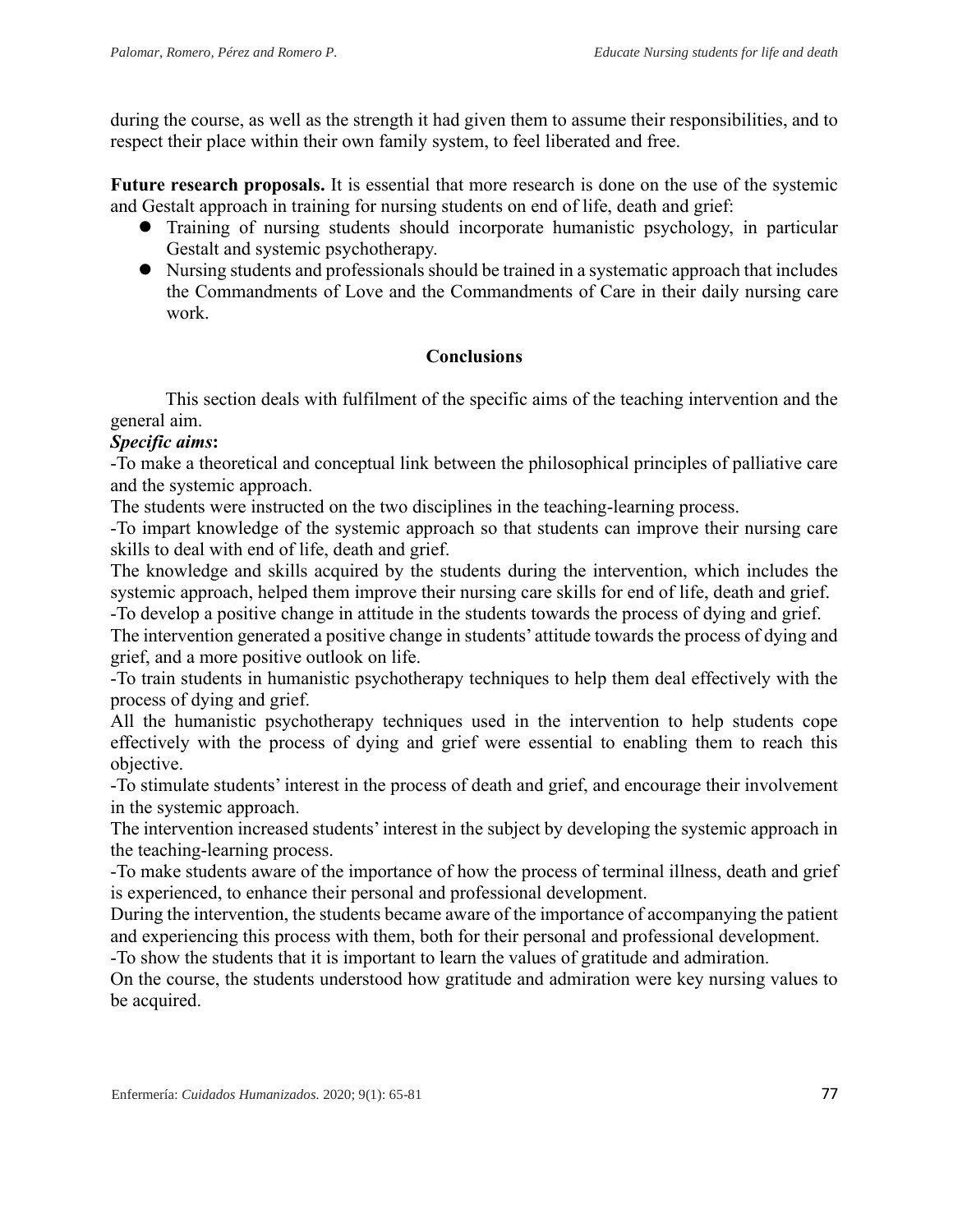-To show students the importance of assimilating the Commandments of Care into their daily nursing activities.

Students were instructed on the content of the Commandments of Care and how they are applied to nursing.

-To encourage good relations between the students through belonging to the system.

The students reflected positively on this aspect of the course.

-To show students the importance of the Commandments of Love for their own family system, and their part in that system.

The students wrote positively about this aspect of the course.

The general aim of this research was to assess the impact of the educational proposal "Coping with Death: an interdisciplinary intervention" on the nursing students who participated.

The teaching intervention had considerable impact on the students in two important dimensions of their lives. On the one hand, it enhanced their academic competences as future nursing professionals, and, they acquired skills and positive attitudes towards the process of end of life, death and grief, integrating the life philosophy that "helping someone to die is learning to live", replacing attitudes of rejection and fear of death with an acceptance of life as it is.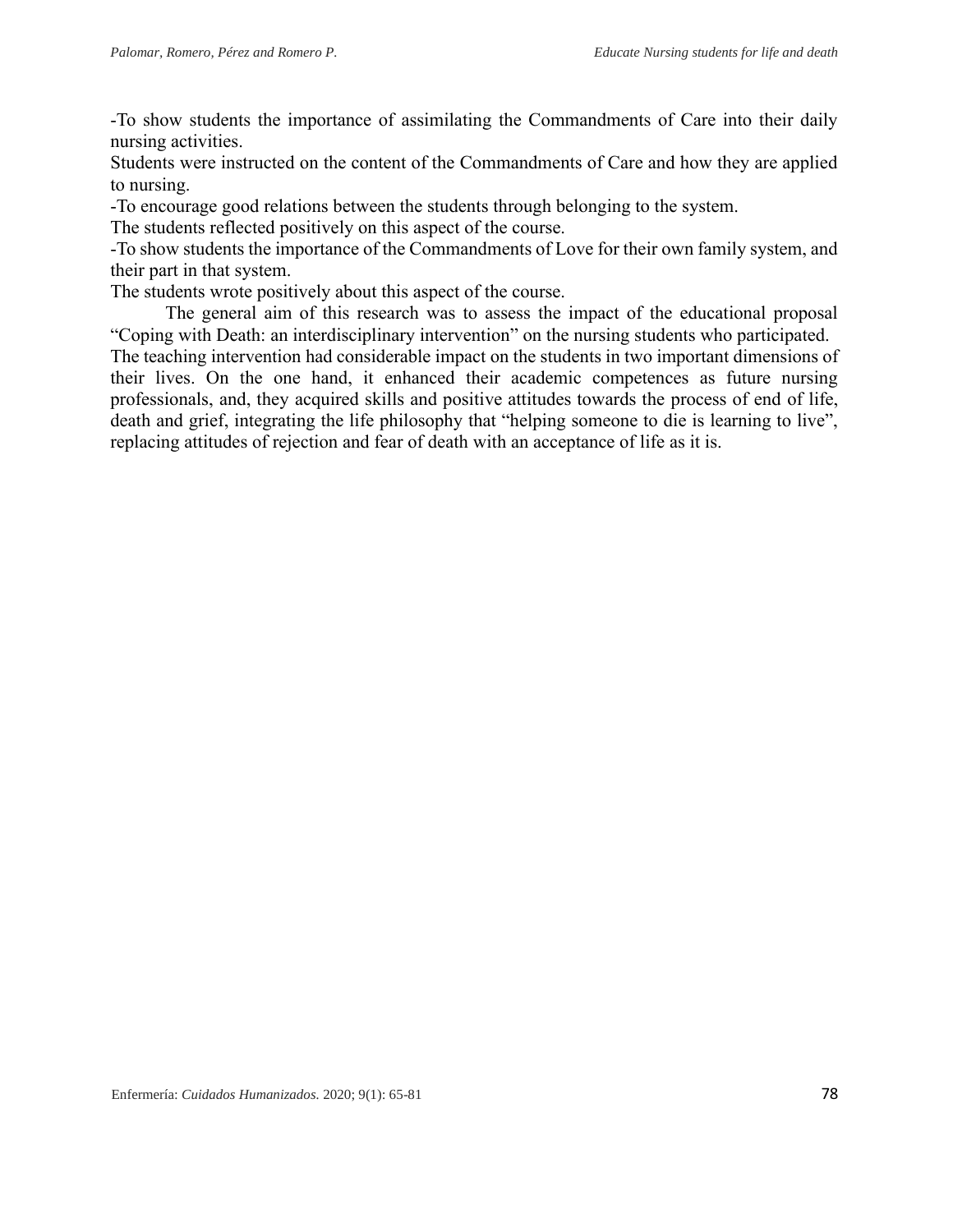# **Bibliographial references**

- 1. Palomar MC. Introducción a los Cuidados Paliativos. En: Pérez E, Gómez, Bennasar M. Fundamentos de los Cuidados Paliativos. España: Fuden; 2008.p35-63.
- 2. Chan M. Cuidados Paliativos. Ginebra: Organización Mundial de la Salud. [Internet].2014[citado 8 Mar de 2015]. Disponible en: http://www.who.int/cancer/palliative/es/
- 3. Instituto Nacional del Cáncer (NCI). Cuidados Paliativos durante el Cáncer. [Internet].2010 [citado Oct 2017]. Disponible en: www.cancer.gov/espanol/cancer/canceravanzado/opciones-de-cuidado/hoja-informativa-cuidadospaliativosinformativas/apoyorecursos/ cuidados-paliativos
- 4. De Oliveira Cruz RA, Cartaxo Gomes de Arruda AJ, Glenda Agra G, Lopes Costa MM, De Medeiros Nóbrega VK. Reflexiones sobre los cuidados paliativos en el contexto de la formación en enfermería. J Nurs UFPE. 2016; 10(8):1-7.
- 5. Palomar Gallardo MC. Proyecto socio-sanitario formativo para familiares de personas en situación de enfermedad avanzada o terminal. En: XX Congreso Juventud, Familia y Sociedad. Construyendo una Ciudadanía Solidara: 23,24 y 25 de noviembre de 2005, Huelva: Organizado por el Centro de Inserción Sociolaboral Valdoco.
- 6. Palomar Gallardo MC, Arana Álvarez R, González Rodríguez A, Merino Navarro D, García Padilla.FM. Los Cuidados Paliativos en el Domicilio, una Experiencia de Formación Pregrado Enmarcada en el proyecto socio-sanitario del distrito V de Huelva. En: VII congreso de la Asociación Andaluza de Enfermería Comunitaria (ASANEC): 14 y 15 de junio 2007, Úbeda Jaén. Reconocido de interés Científico Sanitario por la Consejería de la Junta de Andalucía.
- 7. Palomar Gallardo MC, Merino Navarro D, González Rodríguez A y Arana R. Taller de Bioenergetica: La promoción del bienestar de personas enfermas y familiares en el contexto de un proyecto de intervención comunitaria. En: VII congreso de la Asociación Andaluza de Enfermería Comunitaria (ASANEC):12 y 13 de junio 2008, Cádiz. Reconocido de interés Científico Sanitario por la Consejería de la Junta de Andalucía.
- 8. Olvera, A. Pedagogía Sistémica. Pedagogía del Siglo XXI. El éxito es tu historia. México: Grupo CUDEC; 2009.
- 9. Olvera, A. Traveset, M. Parellada C. Raíces, vínculos y alas. Una Pedagogía de la abundancia. México: Grupo CUDEC; 2012.
- 10. Hellinger B. Los órdenes de la ayuda. Buenos Aires: Alma Lepik; 2006.
- 11. Hellinger B. Órdenes del amor. Barcelona: Herder; 2008.
- 12. Garriga J. Vivir en el alma. España: Rigden Institut Gestalt; 2008.
- 13. Ortega Galán AM. El proceso de la muerte en el ámbito formal de los cuidados: un estudio cualitativo desde la perspectiva profesional sanitaria de Huelva. Tesis doctoral. Universidad de Huelva [Internet] 2012. [citado. 1 Mar 2015]. Disponible en: http://rabida.uhu.es/dspace/handle/10272/6044
- 14. Palomar MC, Ortega A, Ibáñez O. Últimos días. El proceso de Morir. Disponible en: Pérez E, y Medina FJ. *Aspectos Psicosociales en Cuidados Paliativos*. Madrid: Ed Enfoediciones; 2010.p.205-249.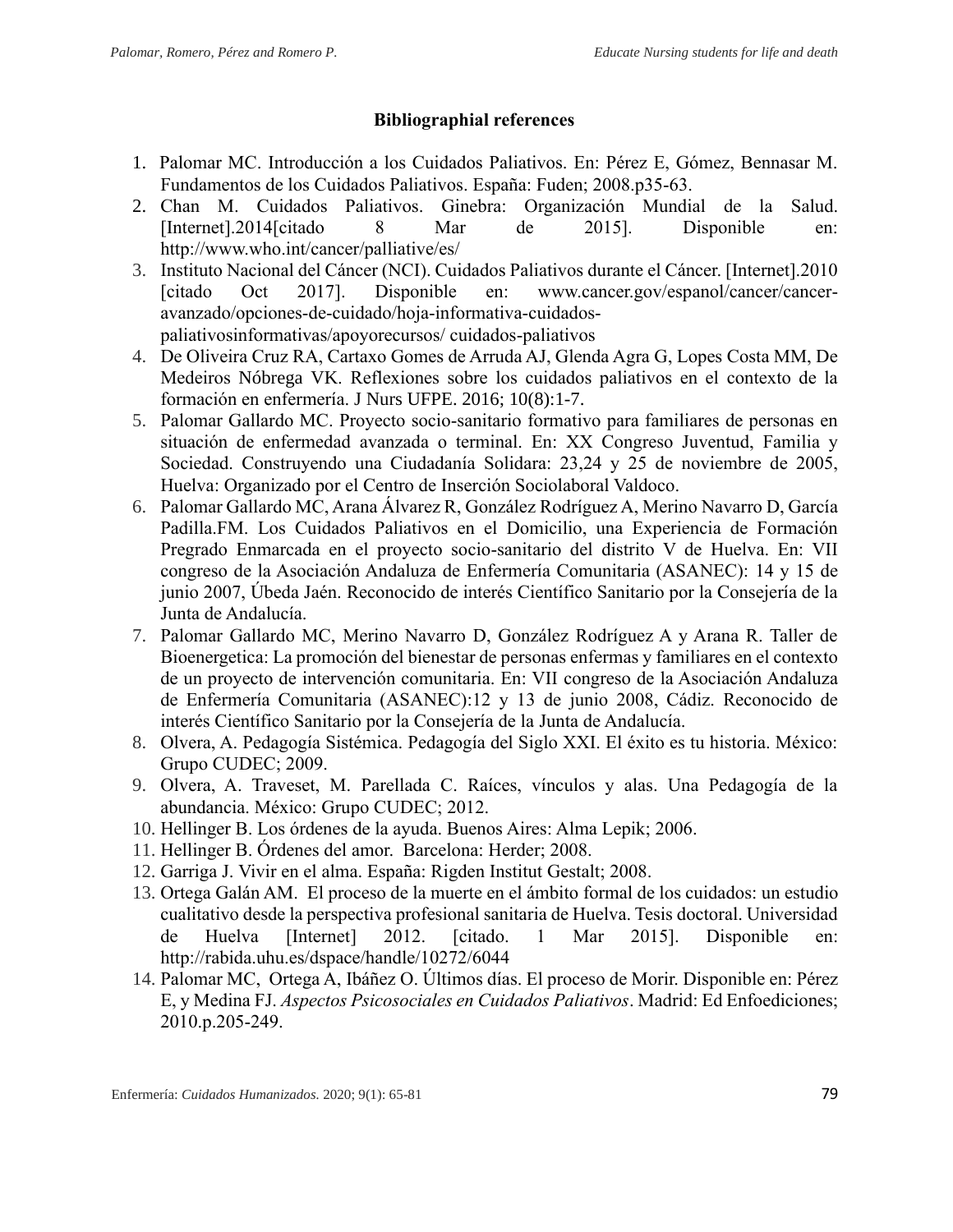- 15. Sanz Ortiz J, López Imedio E. Enfermería en cuidados paliativos. Madrid: Panamericana; 1998.
- 16. Portero de la Cruz S, Cebrino Cruz J. Afrontamiento de los estudiantes de Enfermería ante la muerte. Metas Enferm 2017; 20(4): 4-8.
- 17. Prado RT, Leite JL, Silva IR, Silva LJ, Castro EAB. The process of dying/death: intervening conditions to the nursing care management. Rev Bras Enferm [Internet]. 2018;71(4):2005- 13. http://dx.doi.org/10.1590/0034-7167-2017-0173
- 18. Pérez ME, Cibanal LJ. Impacto psicosocial en enfermeras que brindan cuidados en fase terminal. Rev Cuid. 2016; 7(1): 1210-8.http://dx.doi.org/10.15649/cuidarte.v7i1.295
- 19. Stochero HM, Nietsche EA, Salbego C, Pivetta A, Schwertner MVE, Fettermann FA & Rodrigues de Lima MG. Sentimentos e dificuldades no enfrentamento do processo de morrer e morte por graduandos de enfermagem. Aquichan. 2016; 16(2): 219-229.
- 20. Silva Oliveira E, Agra G, Formiga Morais M, Pereira Feitosa I, André Gouveia BL, Lopes Costa MM. El proceso de muerte y morir en la percepción de académicos de enfermería. Rv J Nurs UFPE. 2016;10 (5):1709-16.
- 21. Alonso, J P, La construcción del morir como un proceso: la gestión del personal de salud en el final de la vida. Universitas Humanística [Internet] 2012. [Fecha de consulta: 28 de noviembre de 2018] de Disponible en[:<http://www.redalyc.org/articulo.oa?id=79125420006>I](http://www.redalyc.org/articulo.oa)SSB 0120-4807
- 22. Lima R, Bergold LB, Souza JDF, Barbosa GS, Ferreira MA. Death education: sensibility for caregiving. Rev Bras Enferm. 2018;71(4):1779-84.
- 23. Kubler R. Sobre la muerte y los moribundos. México: Grijalbo; 1996.
- 24. De Hennezel M. La muerte íntima. Barcelona: Plaza y Janés; 1996.
- 25. Álvarez Gayou JL. Cómo hacer investigación cualitativa. México: Paidós Educador; 2003.

26. Meleis AL. Theoretical nursing: development and progress. 3ª ed. Philadelfia: J.B. Lippincott; 1997.

27. Marriner-Tomey A. Modelos y teorías de enfermería. Madrid: Mosby/Doyma; 1994.

28. Hernández Conesa JM, Moral de Calatrava P, Esteban-Albert M. Fundamentos de la Enfermería, Teorías y Modelos. 2ª ed. Madrid. McGraw-Hill: Interamericana; 2003.

29**.** Guillaumet M, Amorós G, Ramos A, Campillo B, Martínez Momblan MA. La narrativa como estrategia didáctica para una aproximación al proceso de la muerte. Rv enferm global [Internet]. 2018; [marz 2019)]; 14(49):197-12. http://dx.doi.org/10.6018/eglobal.17.1.260491

30. San Rafael Gutiérrez S, Siles González J Solano Ruiz C. El diario del estudiante de enfermería en la práctica clínica frente a los diarios realizados en otras disciplinas. Una revisión integradora. Aquichan [Internet] 2014. [20 Nov 2018]; 14(3):403-416 Disponible en: http://aquichan.unisabana.edu.co/index.php/aquichan/article/view/2218/pdf

31. Medina JL. La pedagogía del cuidado: saberes y prácticas en la formación Universitaria en Enfermería. Barcelona: Laertes; 1999.